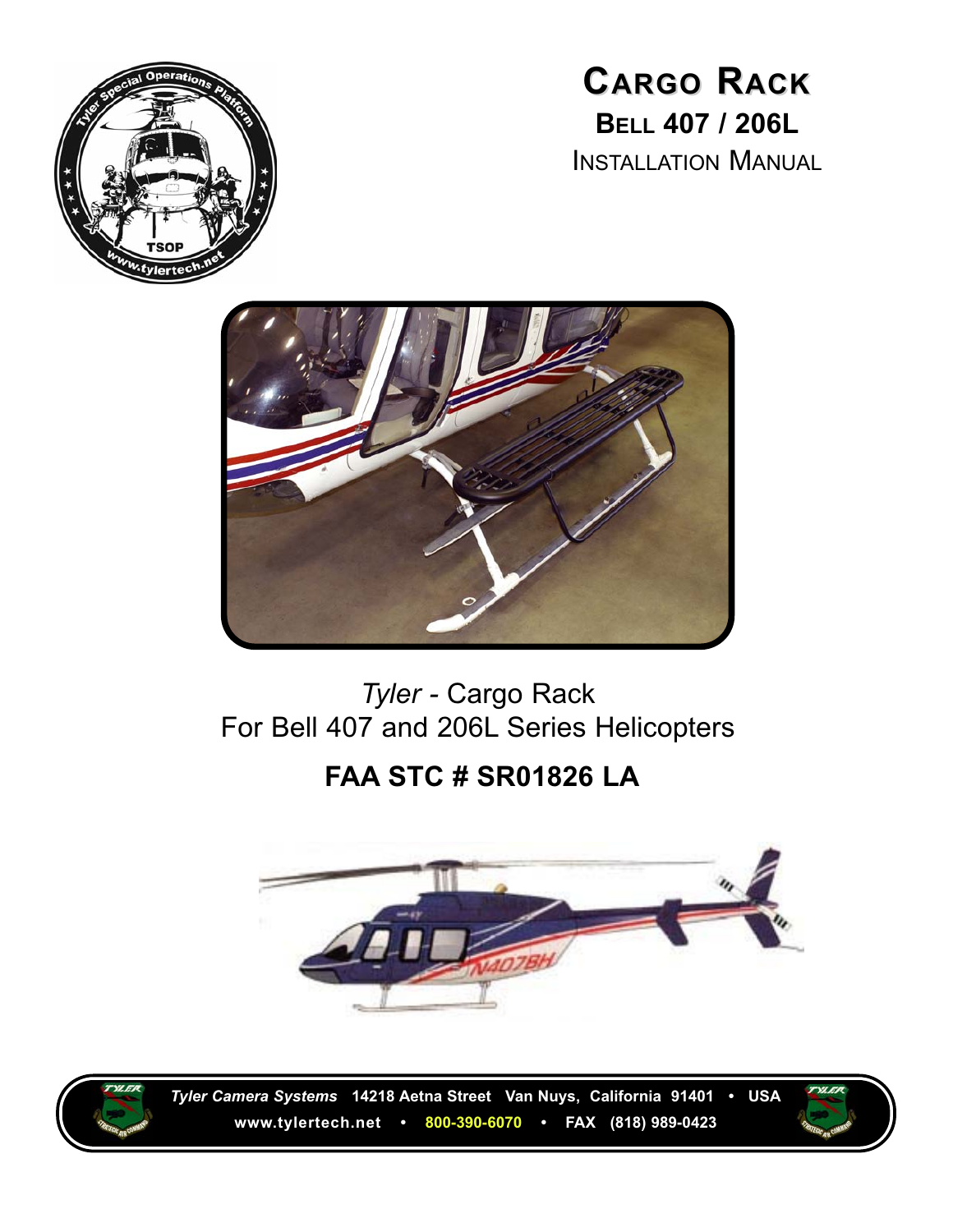| MODEL:<br>407CR                                                                                  |                                      |                | REPORT #: 407CRINST-001 |  |
|--------------------------------------------------------------------------------------------------|--------------------------------------|----------------|-------------------------|--|
| JOB #:                                                                                           |                                      | DATE:          | $8 - 17 - 05$           |  |
| <b>CARGO RACK (MODEL 407CR)</b><br><b>INSTALLATION MANUAL FOR</b><br>BELL 407 & 206L HELICOPTERS |                                      |                |                         |  |
| <b>PREPARED BY:</b>                                                                              | <b>Kevin Nelson</b><br>$8 - 17 - 05$ | # OF PAGES:    | 12                      |  |
| <b>CHECKED BY:</b>                                                                               | G. Wood                              | # OF DRAWINGS: | $\overline{0}$          |  |
|                                                                                                  | $8 - 17 - 05$                        |                |                         |  |
| APPROVED BY:                                                                                     |                                      |                |                         |  |

#### **REVISIONS**

| <b>PAGES</b><br><b>AFFECTED</b> | <b>REVISION</b><br><b>LETTER</b> |                        | APPROVAL |
|---------------------------------|----------------------------------|------------------------|----------|
| <b>ALL</b>                      | NC                               | <b>ORRIGINAL ISSUE</b> |          |
|                                 |                                  |                        |          |
|                                 |                                  |                        |          |
|                                 |                                  |                        |          |
|                                 |                                  |                        |          |
|                                 |                                  |                        |          |
|                                 |                                  |                        |          |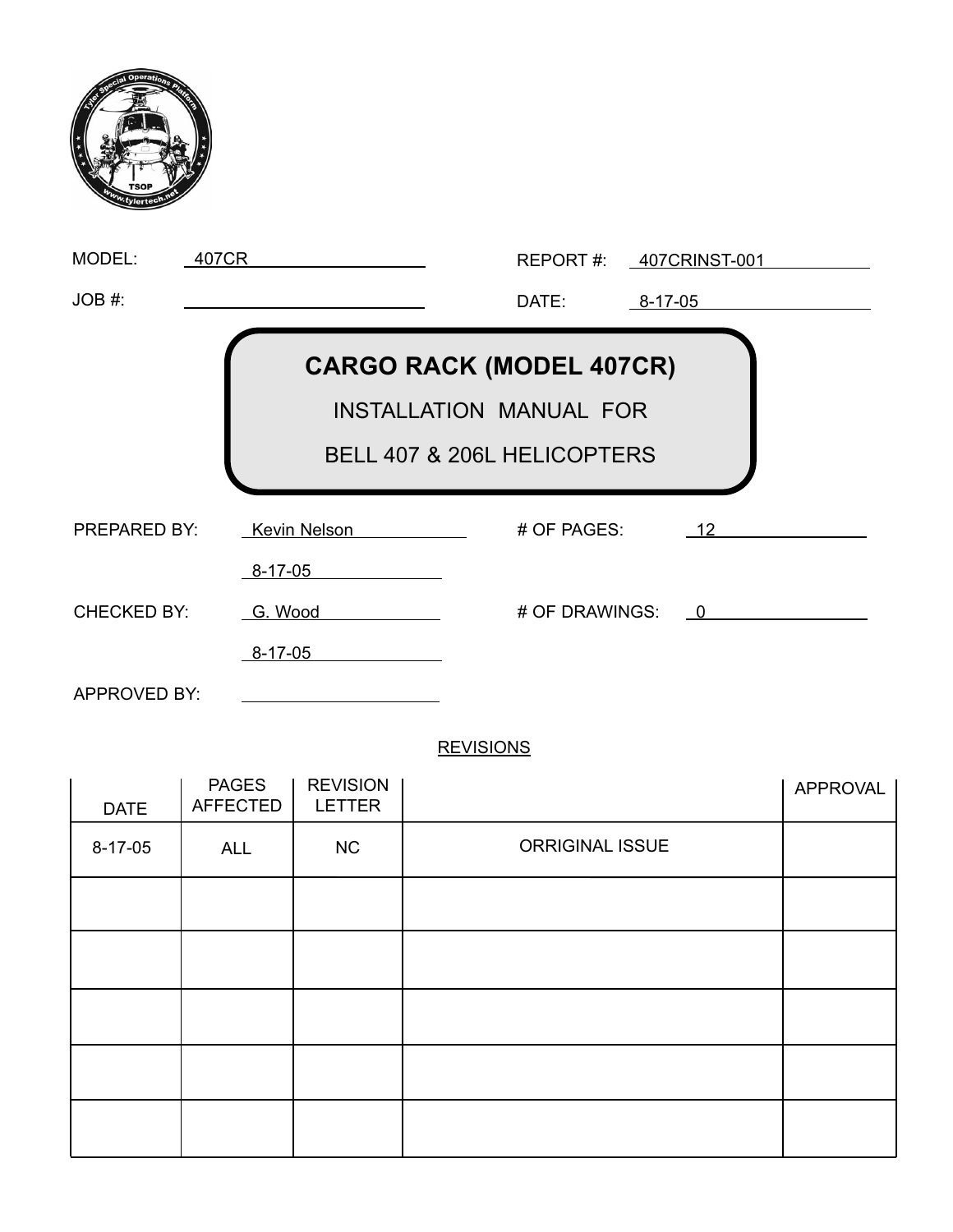| <b>CONTENTS</b> |                                   |             |  |  |  |  |
|-----------------|-----------------------------------|-------------|--|--|--|--|
| <b>SECTION</b>  | <b>CARGO RACK INSTRUCTIONS</b>    | <b>PAGE</b> |  |  |  |  |
| 1               | <b>INSTALLATION</b>               | 1           |  |  |  |  |
| 2               | <b>FORE-TO-AFT LEVELING</b>       | 7           |  |  |  |  |
| 3               | <b>REMOVAL / REPLACEMENT TIPS</b> | 8           |  |  |  |  |
|                 |                                   |             |  |  |  |  |

## **NOTE**

SECTIONS 1-2 SHOW THE INSTALLATION OF THE LEFT SIDE CARGO RACK ONLY

REPEAT SECTIONS 1-2 FOR THE INSTALLATION OF RIGHT SIDE CARGO RACK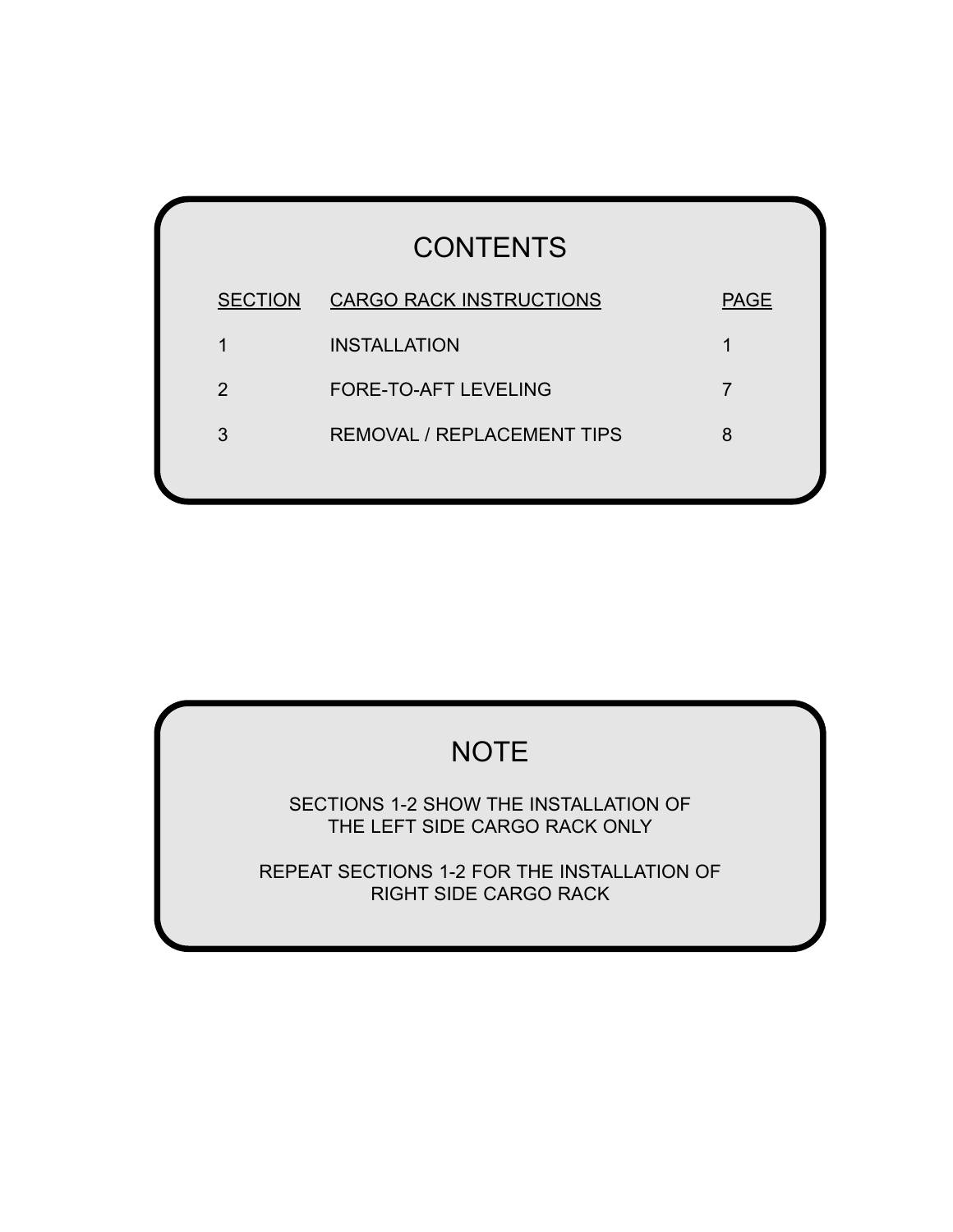# SECTION 1 **CARGO RACK - INSTALLATION**



## NOTE THE FOLLOWING INSTRUCTIONS SHOW THE LEFT SIDE INSTALLATION ONLY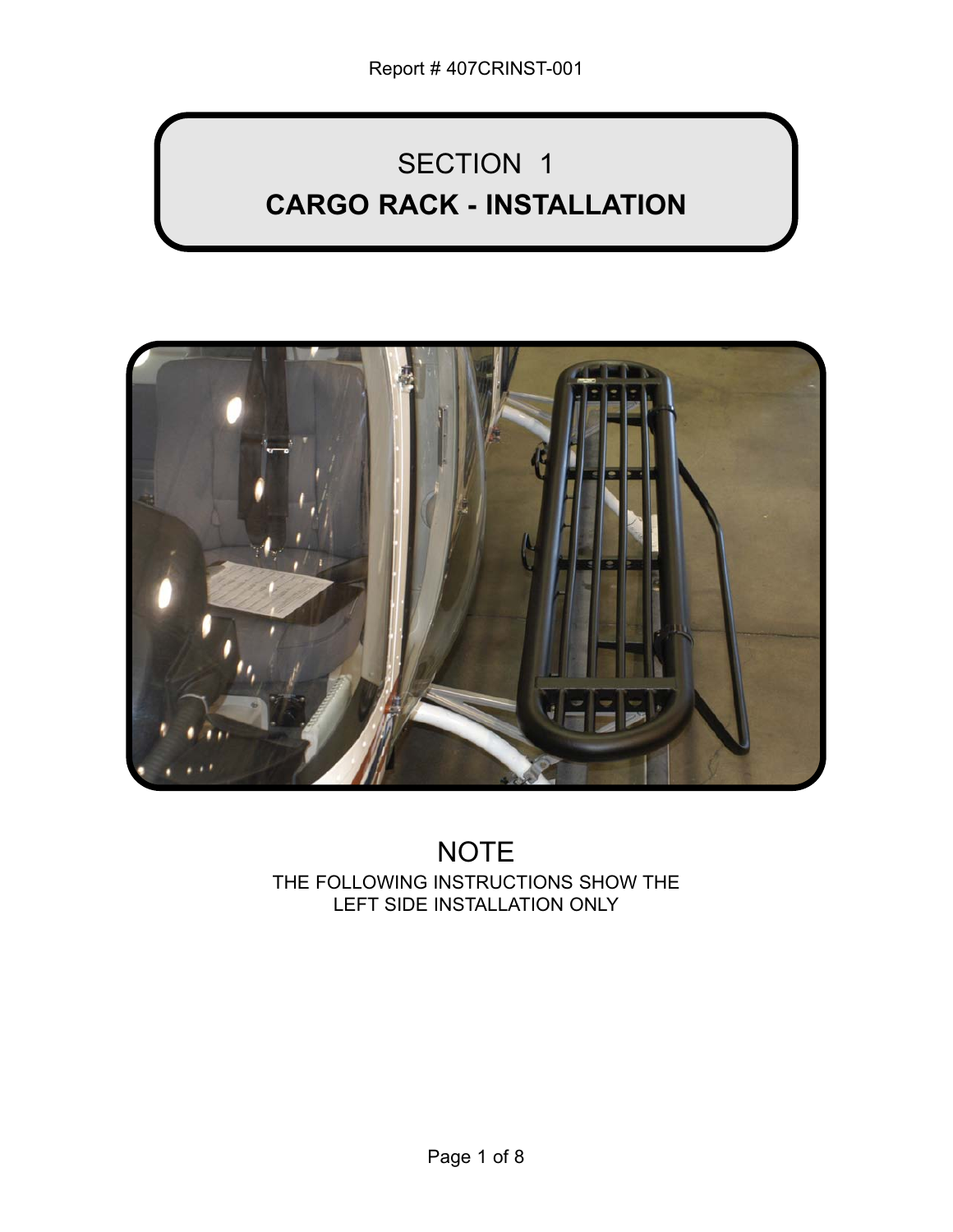

Place Cargo Rack upside-down near helicopter (clamps to the sky & away from ship) (Note arrow pointing to the front of the ship)



Open Cargo Rack clamps. (repeat for clamps at other end of cargo rack)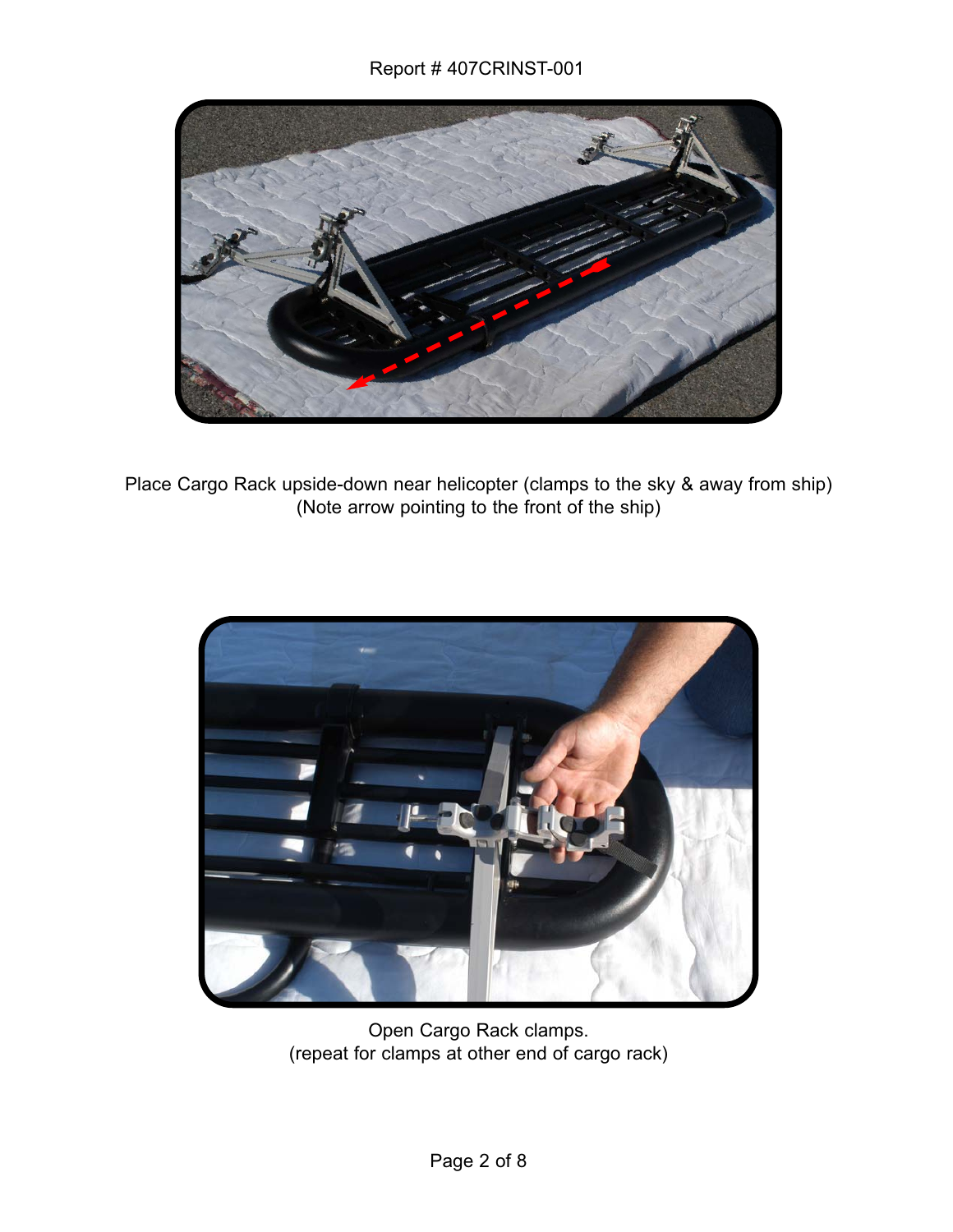#### Report # 407CRINST-001



- 1.) Flip rack over (clamps open, facing down & inward towards ship)
- 2.) Position rack adjusting the clamps to the skid-gear support tubes.



3.) Swing rear of clamp up (using black strap) and place the pivoting barrel (located on the threaded shaft) over the clamp hook.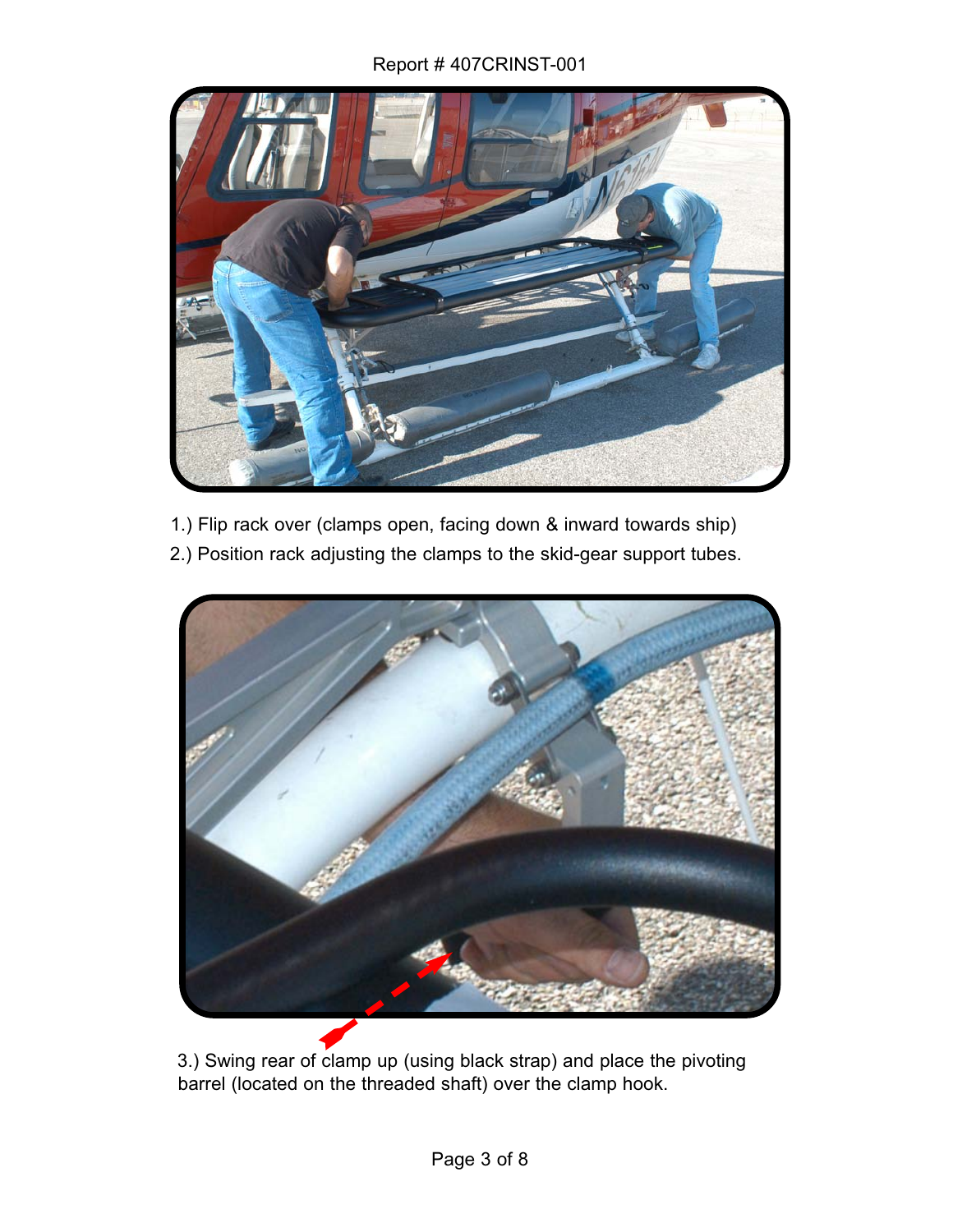#### Report # 407CRINST-001



To adjust the pressure of the clamp, un-hook the barrel and rotate it in or out as needed.



Pull the clamp-arm over to the locket position. If clamp is too easy or difficult to close, adjust the barrel (on the threaded shaft) in or out. Considerable force (40-50 lbs.) should be required to close the lock-arm. Tip: When adjusted properly, the lock-arm will "snap" closed.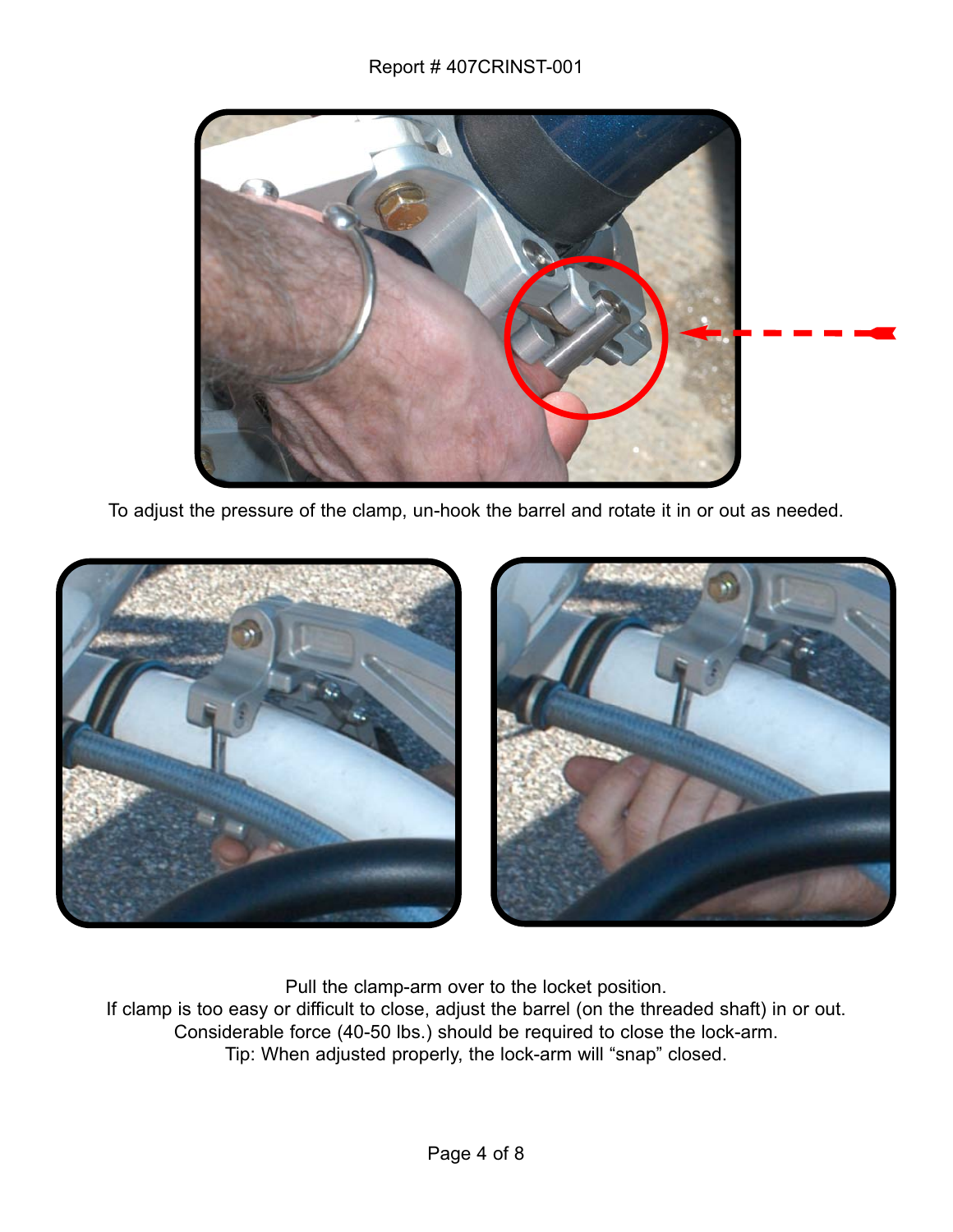#### Report # 407CRINST-001



Insert Pip-Pin to secure the clamp lock-arm.



IMPORTANT After adjusting and locking clamps, make sure all Pip-Pins are inserted.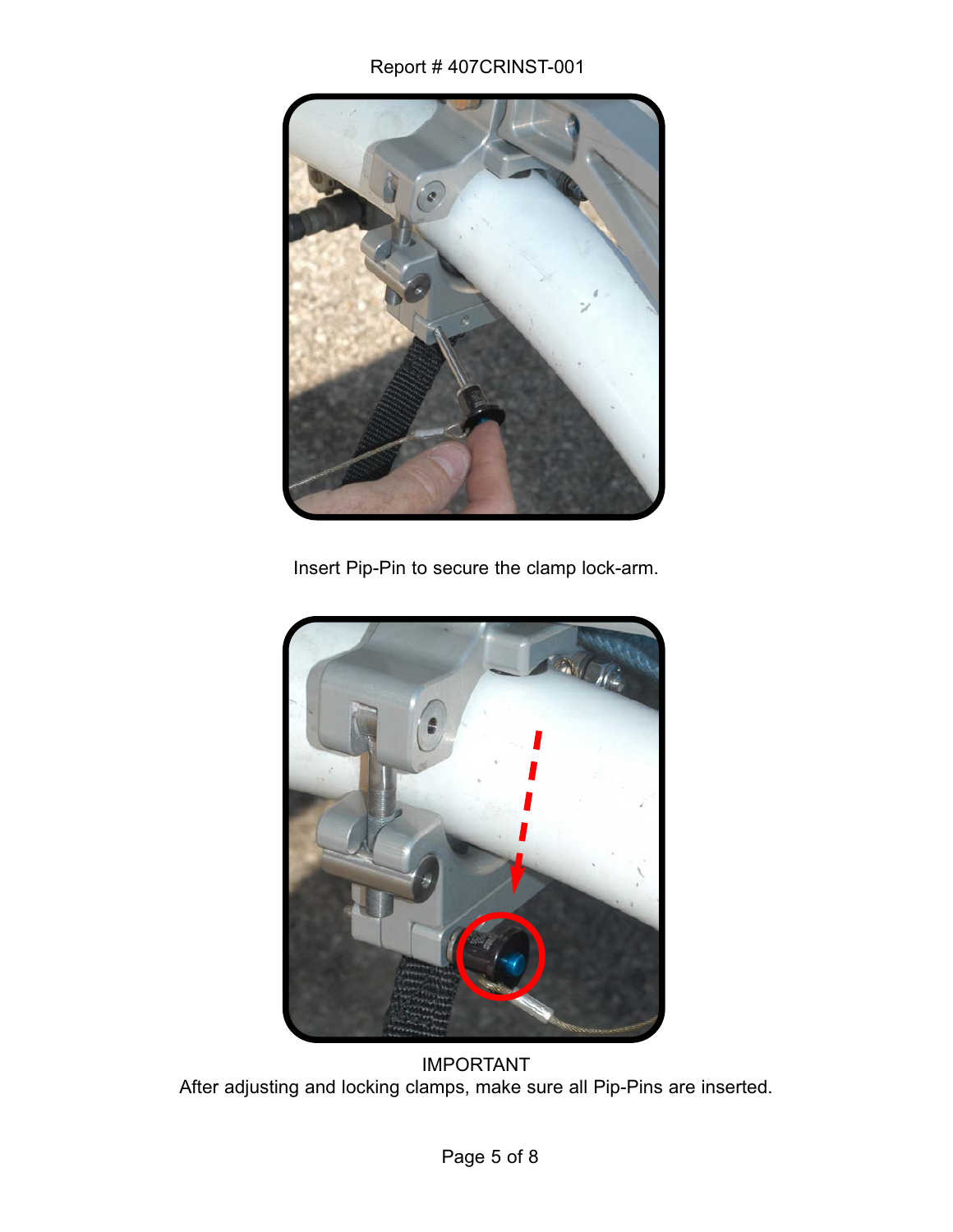

IMPORTANT

The cargo rack must have a slight up-angle (2-3˚) when installed as the skid gear will tow inward, causing the racks to level out.

If necessary, re-adjust skid-gear clamps before proceding.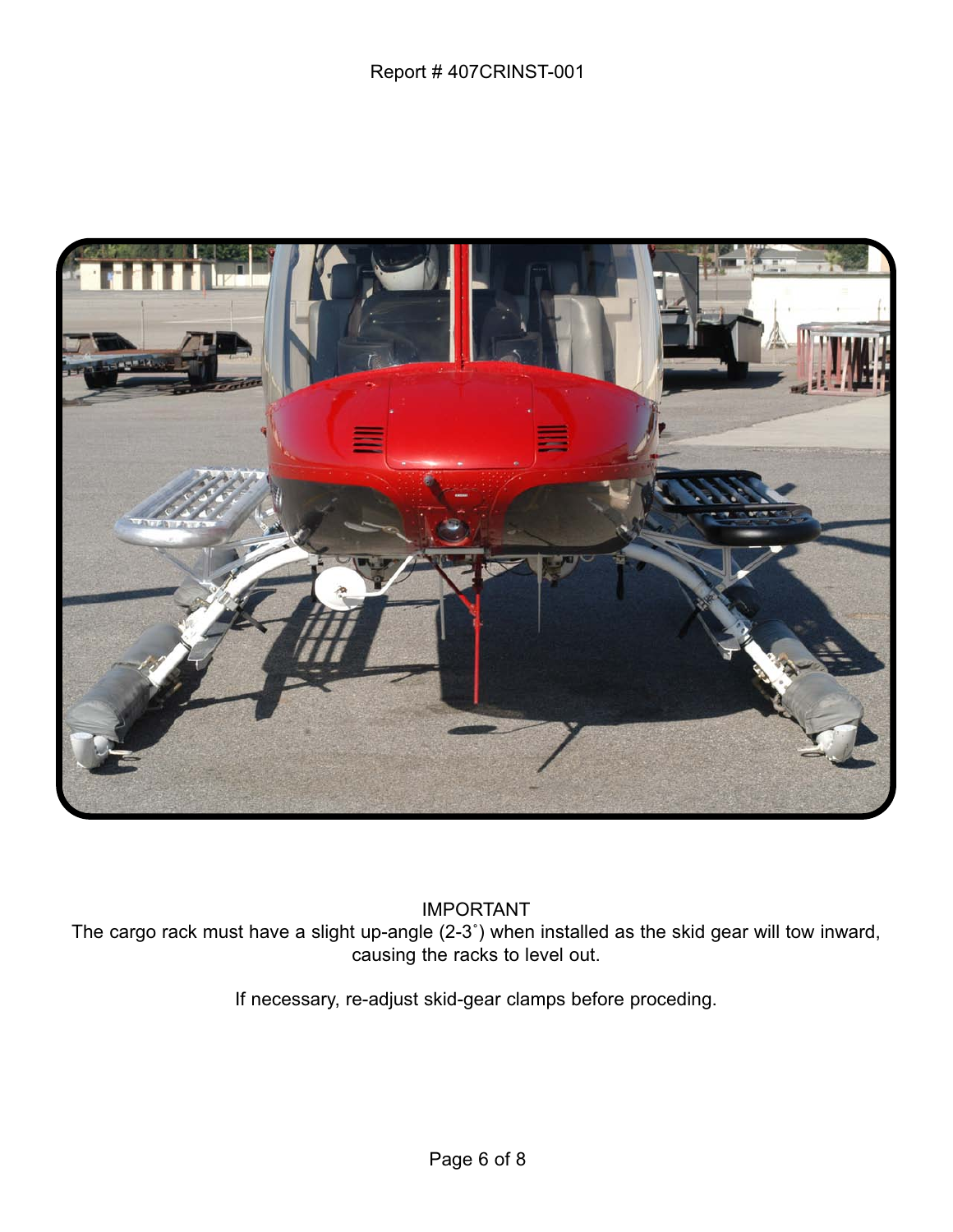# SECTION 2 **CARGO RACK - FORE-TO-AFT LEVELING**



## **NOTE** THE FOLLOWING INSTRUCTIONS SHOW THE LEFT SIDE INSTALLATION ONLY



If necessary, unlock and reposition skid-gear clamps, up or down. Note: If front of cargo rack needs to move down, but front clamps are obstructed by step, etc. (as shown) then raise rear skid-gear clamps up until rack is level.